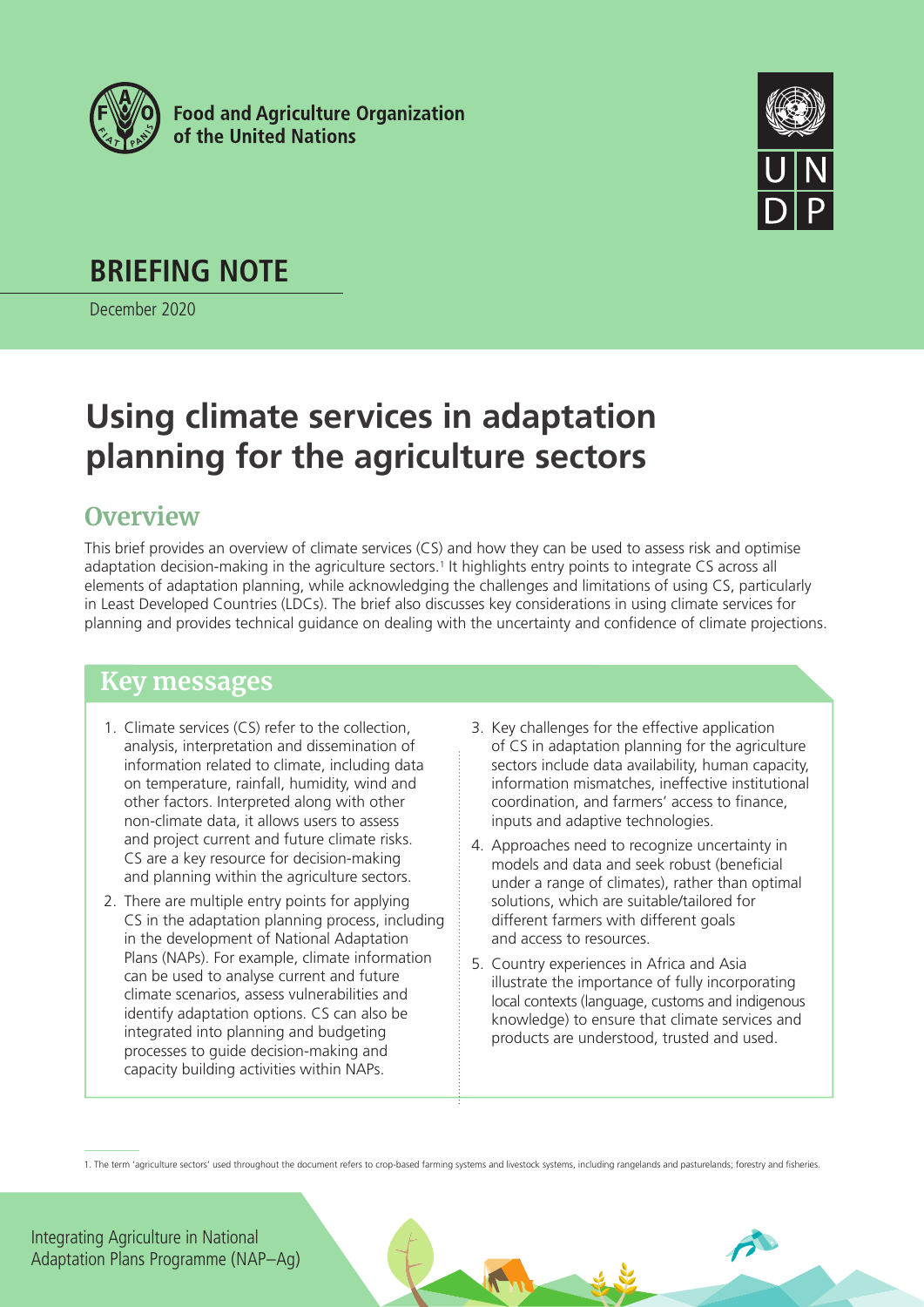### **What are climate services?**

Weather and climate information (collectively referred to as climate information) encompass data on temperature, rainfall, humidity, wind and other variables. Climate information is one of the main resources used to assess weather and climate-related risks, as well as plan adaptation actions across a range of sectors, including agriculture. It is generally sourced and produced through a variety of instruments and mathematical models such as weather stations, remote sensing, statistical and global/regional climate models. Climate information relates to a range of timescales that include:

- historical or past observations;
- weather forecasting, from 0 to 10 days into the future;
- seasonal forecasting, 1 to 6 months into the future; and
- multi-decadal projections, 20-80 years in the future.

The production of this information, its combination with other data (environmental, socioeconomic, measures of vulnerability), its interpretation and dissemination (via print,

radio, TV, internet and mobile platforms) and communication (language, text, pictures) to users constitutes the supply side of what is collectively referred to as climate services (CS). The full range of CS also incorporates feedback from users to iteratively develop and revise products, communications and ensure it is relevant for required decision-making, as well as evaluating the costs and benefits of the outcomes of those decisions (WMO, 2019).

In the agriculture sectors, different users require different types of climate information and services (See Box 1). This brief focuses on the climate services used by actors at the policy and planning levels in agriculture, $<sup>2</sup>$  who</sup> are making decisions related to agricultural systems over the short-, medium- and long-term to help society adapt to climate variability and change (GFCS, no date). These may be decisions such as:

- improving production and quality;
- controlling plant and animal pests and diseases;
- identifying populations vulnerable to weather and climate hazards; and
- identifying extreme weather and climate hazards that pose risks to agriculture and food security (WMO, 2015).

**BOX 1**

**Examples of climate information and services based on different timescales**

In general, farm-level CS tends to focus on the optimization of management practices to reduce the impacts during bad years and enhance the opportunities during better-than-average and average years, using short- and medium-term forecasts (Ramasamy, 2012). At national level, longer-term risks over decades and more widespread areas often need to be assessed to determine whether transformative changes are required, i.e. new production systems, new livelihoods and/or migration and involves the use of historical climate data, climate change projections, as well as crop, forestry and livestock suitability models. Data from observations of weather, climate variability and climate change can be compiled into multiple kinds of information and services, for example:

#### **Weather**

- days suitable for fieldwork;
- heat indices for livestock;
- fire danger ratings;
- pest/disease forecasts;
- cyclones and storms affecting safety at sea.

#### **Climate Variability**

- crop-yield forecasts;
- average dates of beginning and; end of rainy season;
- average first and last frost dates;
- drought indices/warnings.

#### **Climate Change**

- maps of changes in agroecological zoning;
- analyses of future crop impacts;
- long term changes in sea temperatures and salinities affecting fish migration. and abundance

Adapted from: WMO, 2019

<sup>2.</sup> WMO has found that 137 countries currently provide climate services tailored to the agriculture sector, however "most climate information and associated (2. WMO has found that 137 countries currently pervices do not rea or it has not been translated into the local language" (WMO, 2019). Meeting the needs of farmers, fishers and foresters with tailored climate services is<br>a critical issue, however an in-depth discussion is beyond the scope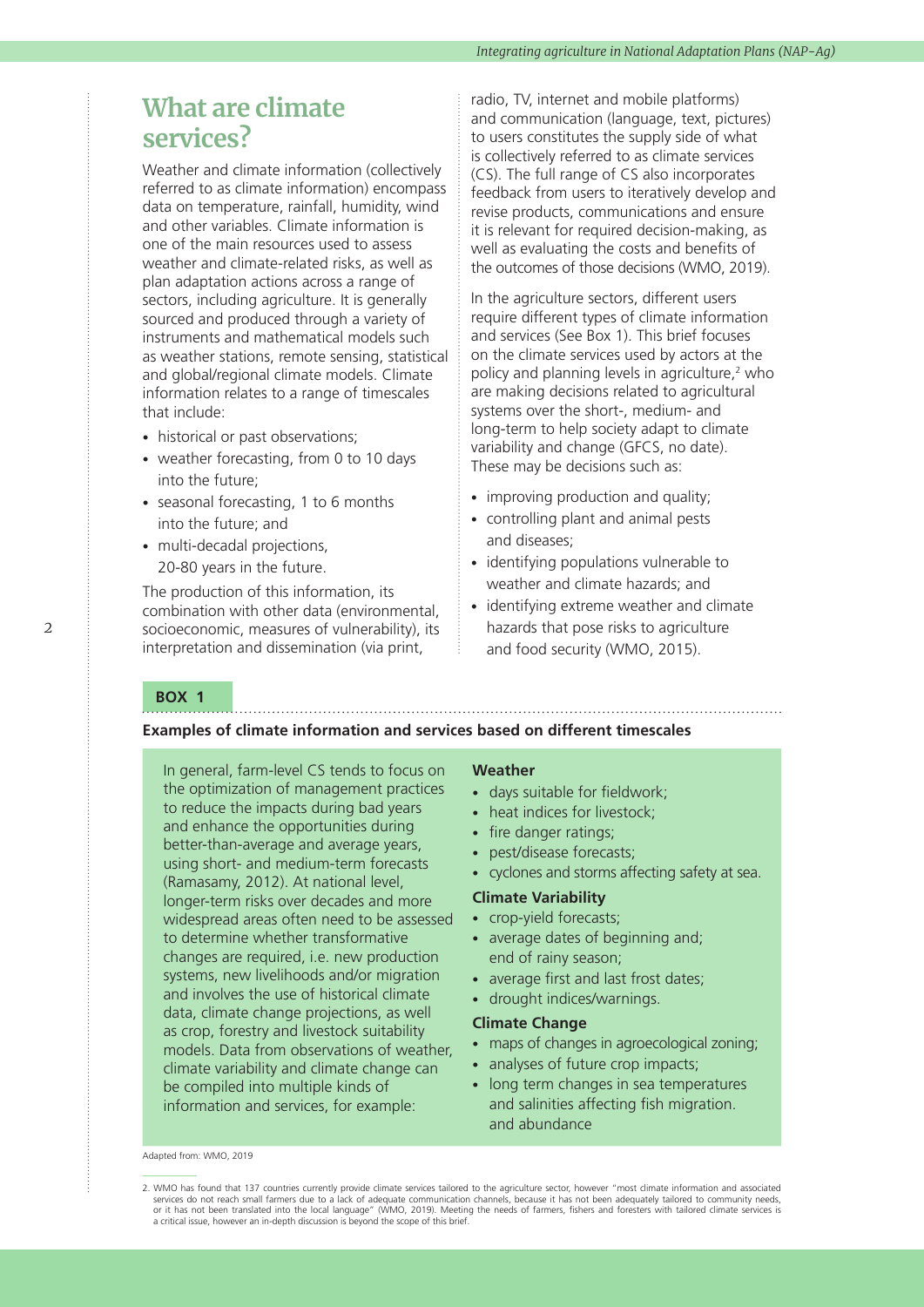### **BOX 2**

#### **Definitions**

**Climate Services** involves the provision, communication and dissemination of weather and climate information in a way that assists individuals and organizations to assess, and prevent or prepare for, potentially impactful weather and climate events.

**Climate Scenario** is one representation of the future climate, based on assumed (plausible) future emissions of greenhouse gases and aerosols.

**Uncertainty** describes the range of possible future agricultural states (e.g. production, distribution and markets) due to unknown future aspects of climate, environment and socioeconomic circumstances. Uncertainty in climate arises due to possible future emissions (of greenhouse gases and aerosols) and responses of the earth-climate system to those emissions.

**Climate Risk** is the probability that an unfavorable meteorological (extreme temperature), climatological (drought) or hydrological (flood) event will occur within a particular location or region where vulnerable people, infrastructure and livelihoods are exposed to the weather/ climate event.

**Downscaling** is a method that allows climate data/information to be generated at a finer resolution than the one generally obtained from global climate models.

**National Hydro-Meteorological Services (NHMS)** are national government institutions mandated to continuously generate and disseminate weather and climate data from across a country's territory, as well as develop and issue forecasts and warnings.

### **Entry points for integrating climate services in National Adaptation Plans**

In the most recent indications of their adaptation priorities,<sup>3</sup> countries have signalled that, when it comes to the agriculture sector, climate services are a key part of their strategies. Ninety-four percent of African countries and ninety-one percent of Asian countries, as well as all South-West Pacific countries, mentioned climate services as a means for achieving adaptation in agriculture (WMO, 2019).

The reason for the emphasis on using CS for adaptation in agriculture is summarized clearly in the WMO supplementary guidelines for using CS in adaptation planning (WMO, 2015):

Extreme weather, climate variability, and long-term climate change pose important challenges to future agriculture and food security. Climate-related disasters such as droughts and floods can lead to crop failure, food insecurity, destruction of key livelihood assets, mass migration of people, and negative national economic growth. Adverse weather and climate conditions

directly affect agricultural productivity, livelihoods, water security, land use, agricultural marketing systems, market instability, food prices, trade and economic policies; and small-holder farmers, fishermen, livestock herders and forest dependent communities are often highly vulnerable to these impacts. Climate change is expected to affect all of the components that influence food security: availability, access, stability and utilization.

When integrating CS into adaptation planning processes, two considerations are important. Firstly, policymakers should be cognizant of the limitations of CS. Information should reflect uncertainties, both scientific (e.g. forecast skill) and technical (e.g. model or data limitations), as well as the risks and assumptions implied in each approach (Vaughan and Dessai, 2014). This is not to undermine the value of CS but to understand their limitations in order to maximise their effective use and to ensure that these limitations are conveyed in a transparent manner (Adams et al., 2015). Secondly, policy makers can seek ways to support enabling environments for CS provision, including creating multi-sectoral teams to develop and generate information based on user needs/feedback, as well as enabling data/information sharing between

<sup>3.</sup> Adaptation priorities are indicated in countries' Nationally Determined Contributions (NDCs), submitted to the United Nations Framework on Climate Change.<br>NDCs are linked to National Adaptation Plans (NAPs) in that a NA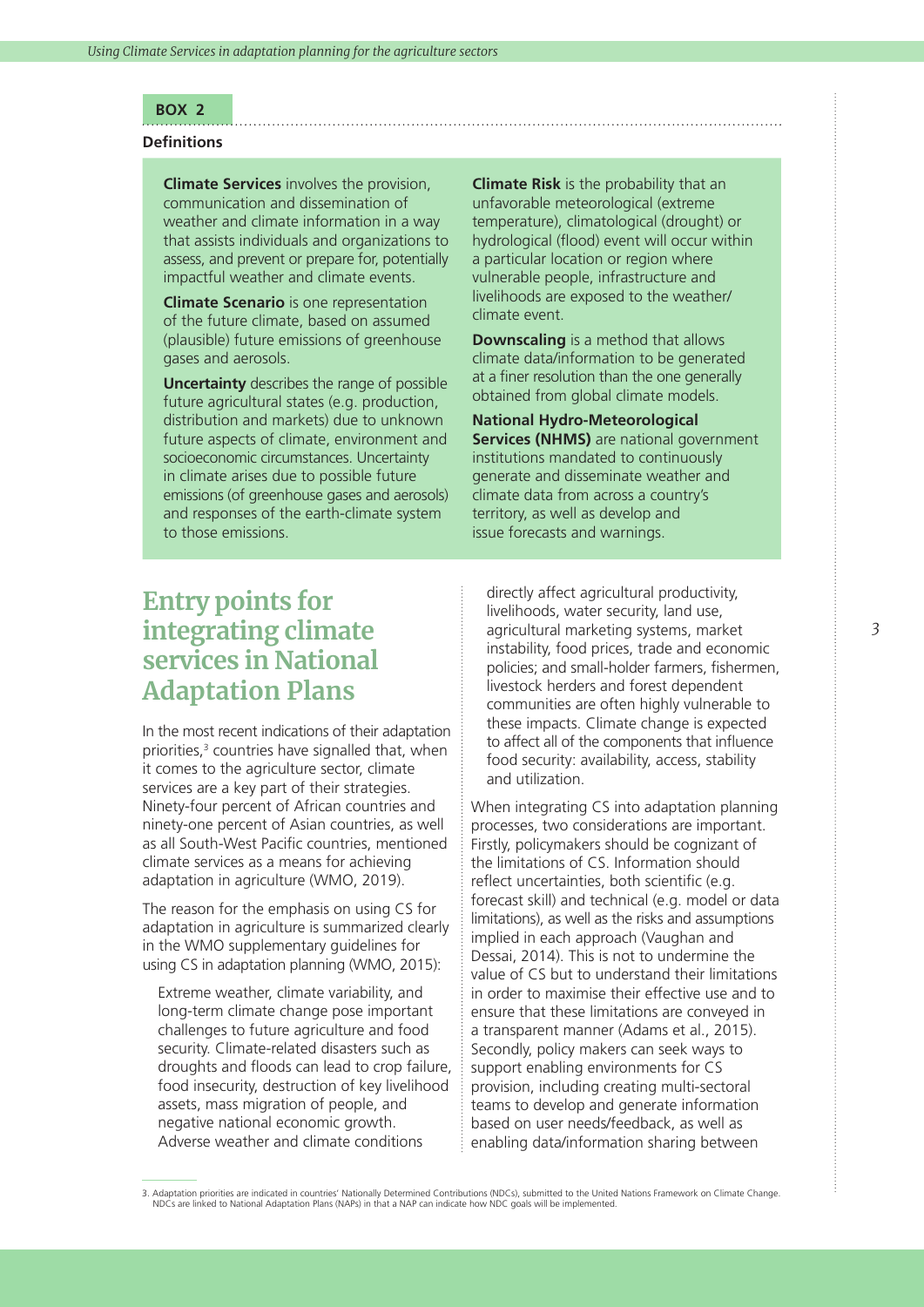government institutions and utilizing services and partnerships with the private sector (WMO, 2010; Selvaraju, 2012; Vaughan and Dessai, 2014).

National Adaptation Plans, or NAPs, were established under the UNFCCC, as a framework to enable countries to identify and address medium-and long-term adaptation needs. Both the UNFCCC and associated guidance for the agriculture sectors (for example the FAO, 2017) have organized the process of developing a NAP around four elements:

**Element A:** Lay the groundwork and address gaps **Element B:** Preparatory elements **Element C:** Implementation strategies **Element D:** Reporting, monitoring and review

The clearest entry point for CS in the NAP framework is **Element B**, which includes climate risk and vulnerability assessments and analyses. At this stage in the development of a NAP, climate models and projections of future climate scenarios can be used to assess future potential risks to agriculture, in order to identify strategies to prepare for those risks. Uruguay, for example, used climate information in analyses that informed the development of its NAP for agriculture (see Box 3).

Beyond the analytical phase of adaptation planning as mapped out under the NAP guidelines, there are entry points for the integration of CS into every phase of adaptation planning in agriculture (Tadross, 2017 and Karttunen *et al.*, 2017) (see Table 1 on entry points for integrating CS into the NAP process).

In **Element A**, policymakers can assess the gaps and need for CS and initiate a dialogue between providers and users of climate information services and products. CS depends on the target users of these services and it is critical that the providers of CS, including government and National Hydro-Meteorological Services (NHMS), are aware of user needs. Likewise, not all climate information can be provided within required timeframes (due to technical and scientific limitations) and users need to be aware of this. This requires initiating a dialogue between providers and users of CS which can be undertaken as part of Element A. Ideally this dialogue should result in a list

of potential CS products as well as a roadmap to produce and disseminate those products.

Under Element B the focus of CS is on providing climate-related information which is used for long-term adaptation planning. Knowledge of these risks forms one of the key building blocks on which adaptation planning is based; with this knowledge continuously and iteratively updated when new data and information becomes available. Furthermore, the capacity to assess these risks by combining climate data with other environmental and social vulnerability data is also useful for developing tailored advisories using short-term weather and seasonal forecasts, as part of Element C.

**Element C** relates to the prioritization of adaptation options in national planning, the development of long-term adaptation implementation strategies and enhancing capacity to plan and implement adaptation action. For example, CS can be integrated into planning and budgeting processes to facilitate the provision of climate information at national and local levels. Projects to strengthen CS can be designed in alignment with goals and priorities identified in long-term adaptation strategies. Technical capacity to generate, disseminate and communicate climate information can also be enhanced as part of the NAP process.

Monitoring and reviewing CS – as part of **Element D** – is a clear requirement for successful development of CS; product development and dissemination needs to be based on user feedback, which is periodically reviewed. As climate risks are constantly changing, retrieving feedback is a way of developing high quality services and engaging users in the decision-making process in order to scale-up its dissemination.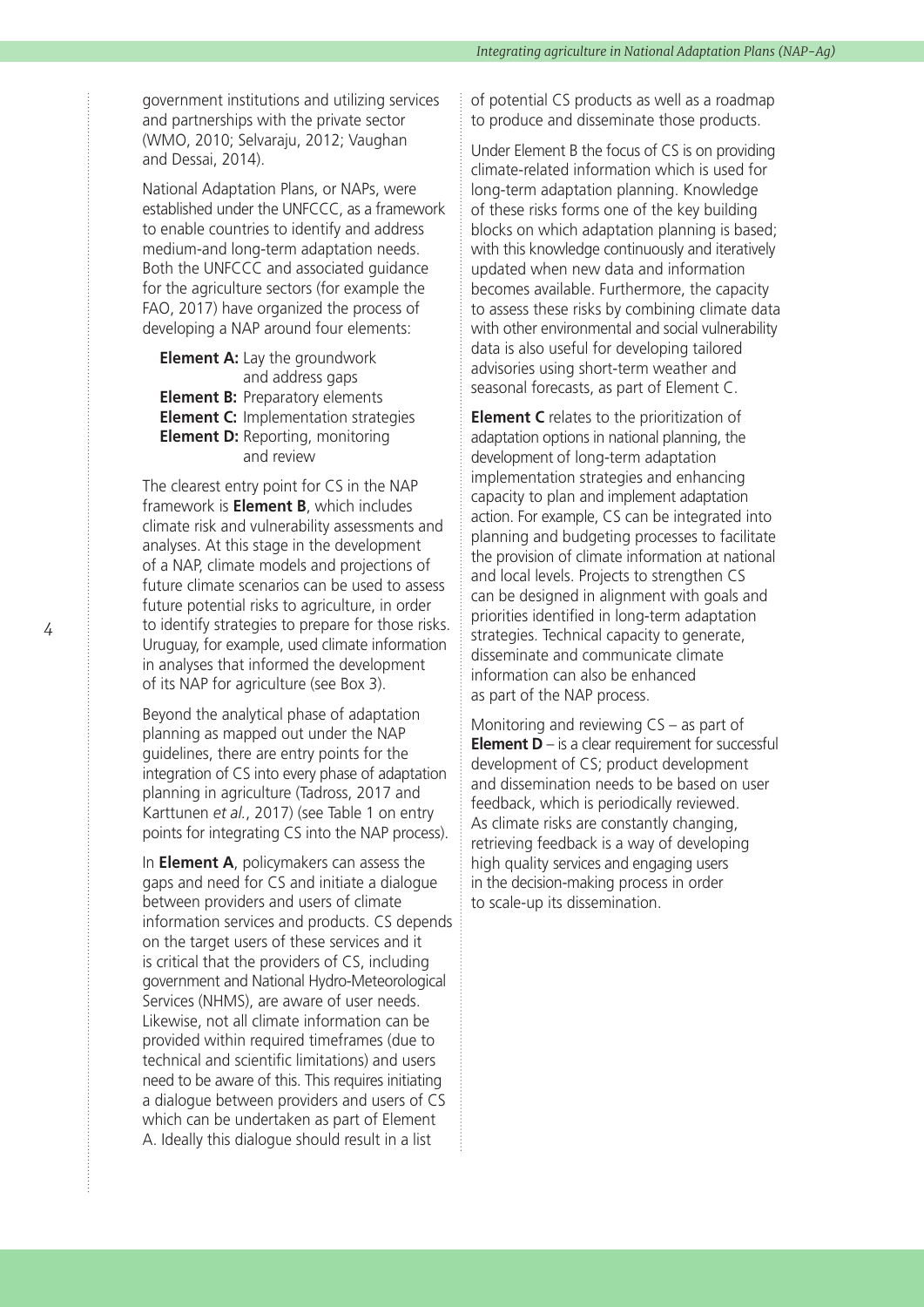#### **BOX 3**

#### **Uruguay's NAP for Agriculture integrates analysis from the Food and Agriculture Organization's (FAO) MOSAICC tool**

In 2019, Uruguay launched its National Adaptation Plan to Climate Variability and Change for the Agricultural Sector (Plan Nacional de Adaptación a la Variabilidad y el Cambio Climático para el sector Agropecuario – PNA-Agro). A key analytical step in the preparation of the PNA-Agro was the analysis of climate scenarios and the related potential impacts of climate change on crop production in Uruguay using the Modelling System for Agricultural Impacts of Climate Change (MOSAICC) (Government of Uruguay, 2019).

MOSAICC is an integrated package of models, developed by FAO, which allows users to assess the impact of climate change on agriculture (FAO, 2015). By combining multiple models in one modelling system, MOSAICC enables researchers to assess different aspects of climate change impacts. The models integrated in the MOSAICC platform are categorized into five main components:

- **Climate data processing tools:** statistical downscaling and spatial interpolation tools aimed at preparing the data for the crop, hydrology, and forestry models.
- **Crop models:** simulates crop growth under different climate change scenarios (with different  $CO<sub>2</sub>$  representation concentration pathways), using the data produced by the climate data processing tools.
- **Hydrological models:** simulates the hydrology of river basins under climate change scenarios, using the data produced by the climate data processing tools.
- **Economic models:** simulates the impact of yield variations due to climate change on national economies.
- **Forest models:** assesses the impacts of climate change on forest dynamics.

In Uruguay, a study using MOSAICC was carried out to downscale projections from four global climate models and two emissions scenarios to weather station level. The study results concluded that precipitation, minimum temperature and maximum temperature would increase over time, independent of the baseline scenario and season, altough different magnitudes of change were noted. MOSAICC was then used along with related studies to estimate the potential impacts of the climate change projections on the agriculture sub-sectors of cattle raising, dairy farming, dry lands and rice cultivation, forestry, horticulture and artisanal fishing.

The researchers noted challenges in evaluating the impacts of climate change on the different regions of the country – including limited sources of information on past and future climate conditions as well as the dominant interannual climate variability and the complexity of the agriculture sector. Nevertheless, the analysis of potential impacts was used to set priorities for developing less vulnerable production systems. A key activity in relation to this will be the development of climate information systems so that agricultural producers can make decisions for different types, scales and zones of production (Government of Uruguay, 2019).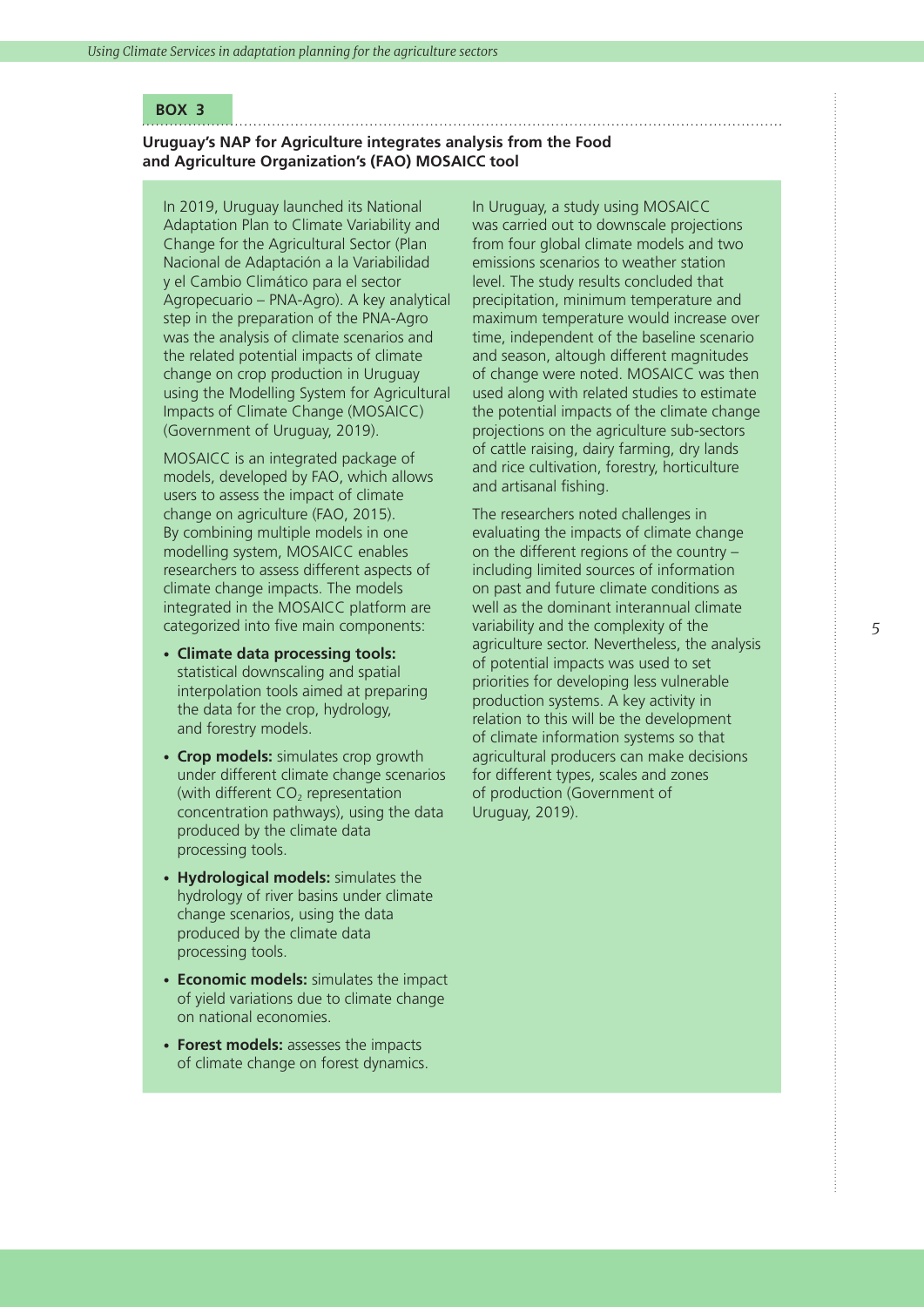### **Table 1**

#### **Entry points for integrating CS into the NAP process**

| <b>Steps of the NAP Process</b>                   | <b>Entry Points</b>                                                                                                                                                                                                                                                                | <b>Integration of CS</b>                                                                                                                                                                                                                                                   |
|---------------------------------------------------|------------------------------------------------------------------------------------------------------------------------------------------------------------------------------------------------------------------------------------------------------------------------------------|----------------------------------------------------------------------------------------------------------------------------------------------------------------------------------------------------------------------------------------------------------------------------|
| Element A: Lay the groundwork<br>and address gaps | Stocktaking (identifying existing<br>$\bullet$<br>information on climate change<br>impacts and vulnerabilities,<br>assessing gaps and needs for<br>undertaking the NAP process).<br>Addressing capacity gaps and<br>weaknesses.                                                    | Assess gaps and needs for CS.<br>$\bullet$<br>Initiate dialogue between<br>$\bullet$<br>providers and users of CS to<br>better understand user needs.                                                                                                                      |
| Element B: Preparatory elements                   | Analysing current climate and<br>$\bullet$<br>future climate scenarios.<br>Assessing climate vulnerabilities<br>$\bullet$<br>and identifying adaptation<br>options.<br>Reviewing and appraising<br>adaptation options.                                                             | Develop and use climate<br>$\bullet$<br>projections for vulnerability<br>assessments.<br>Strengthen production and<br>use of CS to assess risks and<br>appraise adaptation options.                                                                                        |
| Element C: Implementation<br>strategies           | Prioritizing adaptation in<br>$\bullet$<br>development plans and budget<br>allocations at the national<br>and local levels.<br>Developing a long-term<br>$\bullet$<br>adaptation implementation<br>strategy.<br>Enhancing capacity for<br>planning and implementing<br>adaptation. | Integrate CS into planning<br>$\bullet$<br>and budgeting processes.<br>Design and implement<br>$\bullet$<br>projects to strengthen CS in<br>alignment with long-term<br>adaptation priorities.<br>Enhance capacity to produce,<br>$\bullet$<br>analyse and disseminate CS. |
| Element D: Reporting, monitoring<br>and review    | Monitoring and reviewing the<br>$\bullet$<br>NAP process to assess progress,<br>effectiveness and gaps.                                                                                                                                                                            | Develop indicators and<br>$\bullet$<br>monitoring systems for CS<br>• Review and update CS based<br>on feedback.                                                                                                                                                           |

## **Challenges of integrating climate services into adaptation planning**

CS have the potential to reduce climate-related impacts at all stages of the agricultural value chain, as well as support planning processes at the farm and national levels (Hansen *et al*., 2018 and Damen, 2017). However, to effectively support these decisions related to adaptation planning, high quality, consistent and timely data is usually needed (Huongo, 2015; Hoedjes, 2017; Chipeta, 2017). While some countries already have policies and technical capacities in place for the use of CS, challenges related to climate information product development, the dissemination of climate information and incorporating user requirements, often impact their effective provision and application.

#### **Limited availability of local climate data**

One of the biggest hurdles faced by LDCs is a lack of historical climate data. Problems in

producing reliable and accurate data lead to further difficulties in developing agricultural models for climate change analyses and information which is useful for the NAP planning processes (Adams *et al*., 2015). The reduced availability of climate data is often due to a lack of financing and maintenance of data capture, storage and processing infrastructure. For example, the network of weather stations in Africa is not as dense as other regions of the world and NHMS have often focused on collecting data for global forecasting models and/or climate observations, rather than for local early warning systems which may require less accurate but more timely and wider coverage data collection (Ramasamy, 2012). Satellite and remote sensing data can provide a low-cost solution in such circumstances especially if combined with station observations to reduce biases, as well as providing environmental monitoring of ongoing climate-related crises. The provision of climate services, therefore, needs to utilise all available data sources and be adapted for different country contexts and data availability (Adams *et al*., 2015).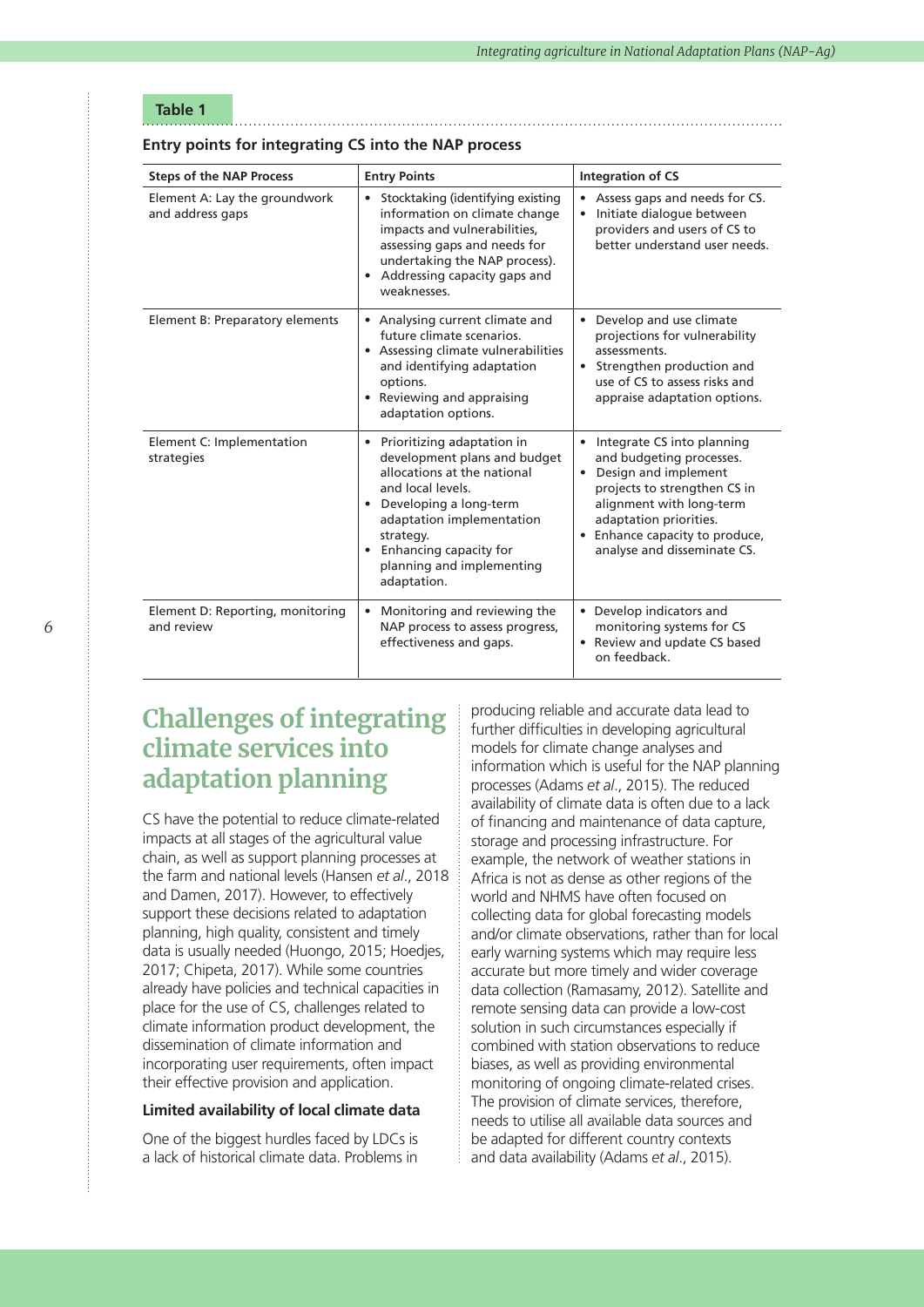#### **Limited human capacity and poor infrastructure**

Limitations in local human capacity and poor infrastructure have been noted to reduce the effective collection and use of CS in several countries (Ramasamy, 2012). Skilled personnel leave to pursue other more appealing opportunities, are often burdened with too much work, or are not properly trained. Unsuitable equipment, inaccessible stations, often due to a lack of available transport for carrying out maintenance, as well as insufficient quality control and installation procedures all remain as lingering technical and infrastructural challenges. Readings from synoptic weather stations are often collected manually and then sent to NHMS offices via telephone, instead of using automatic data feeds or message switching services (*ibid*.). A second and just as important aspect is the involvement of sector-specific expertise to translate and interpret the climate data into sector-specific information, utilising available environmental and socioeconomic data e.g. on local farming systems, market prices, poverty levels and vulnerability to climate hazards. In addition to technical expertise this requires frequent meetings and work programmes to develop and refine products for communication to users, incorporating their views and needs.

#### **Information mismatch**

A further challenge is the communication of data to end users, whether policymakers or communities. There is often an information mismatch between what NHMS provide and what policymakers and farmers expect to receive. For instance, farmers expect to receive information on the start of the rains whereas NHMS provide a seasonal forecast for the *average* expected rainfall over a 3-month period. This can lead to misinterpretation of forecasts/information. Expanding the network of weather stations with the engagement of farmers, the private sector and government can be one approach to closing the information gap (see Box 4). Active two-way communication is also needed to ensure that climate information products are relevant for making decisions. In Uganda, for example, farmers expressed that the seasonal forecast was not as relevant to them as the weekly forecast (Ramasamy, 2012). Also, relevant information for farmers, such as when to spray crops to prevent diseases, is often not provided. This may be complicated when using overly technical language, which is difficult to comprehend, or due to issues in understanding the risk implications of probabilities e.g. for rainfall, a situation which also occurs in developed countries (Coventry and Dalgleish, 2014).

#### **BOX 4**

**Targeted, localised planting and harvesting information for Canadian wheat producers**

While mechanization and land management policies have rapidly advanced agricultural productivity around the world, developed economies have also begun to establish richer and more relevant weather and climate data sets to further improve crop yields. The introduction of similar techniques could have an impact on food security and rural livelihoods within Africa as well.

One such example is a service called Weatherfarm, an online weather data and agricultural information resource operated on behalf of farmers throughout Western Canada by Weather Innovations Consulting and Glacier Media. Originally introduced as a public-private partnership between the Canadian Wheat Board (a public agency

of the Canadian national government) and WeatherBug (a private weather services firm), Weatherfarm deployed a network of more than 1 000 weather stations delivering real-time weather observations to wheat farmers in Canada. This network of low-cost, automatic weather stations provided growers throughout Western Canada with weather observations much closer to, if not directly on, their farms than ever before. Additionally, this rich data set was used to enhance the quality of weather forecasts, and as input into basic models for planting, irrigation and harvesting decisions, and more advanced models for pest and disease management.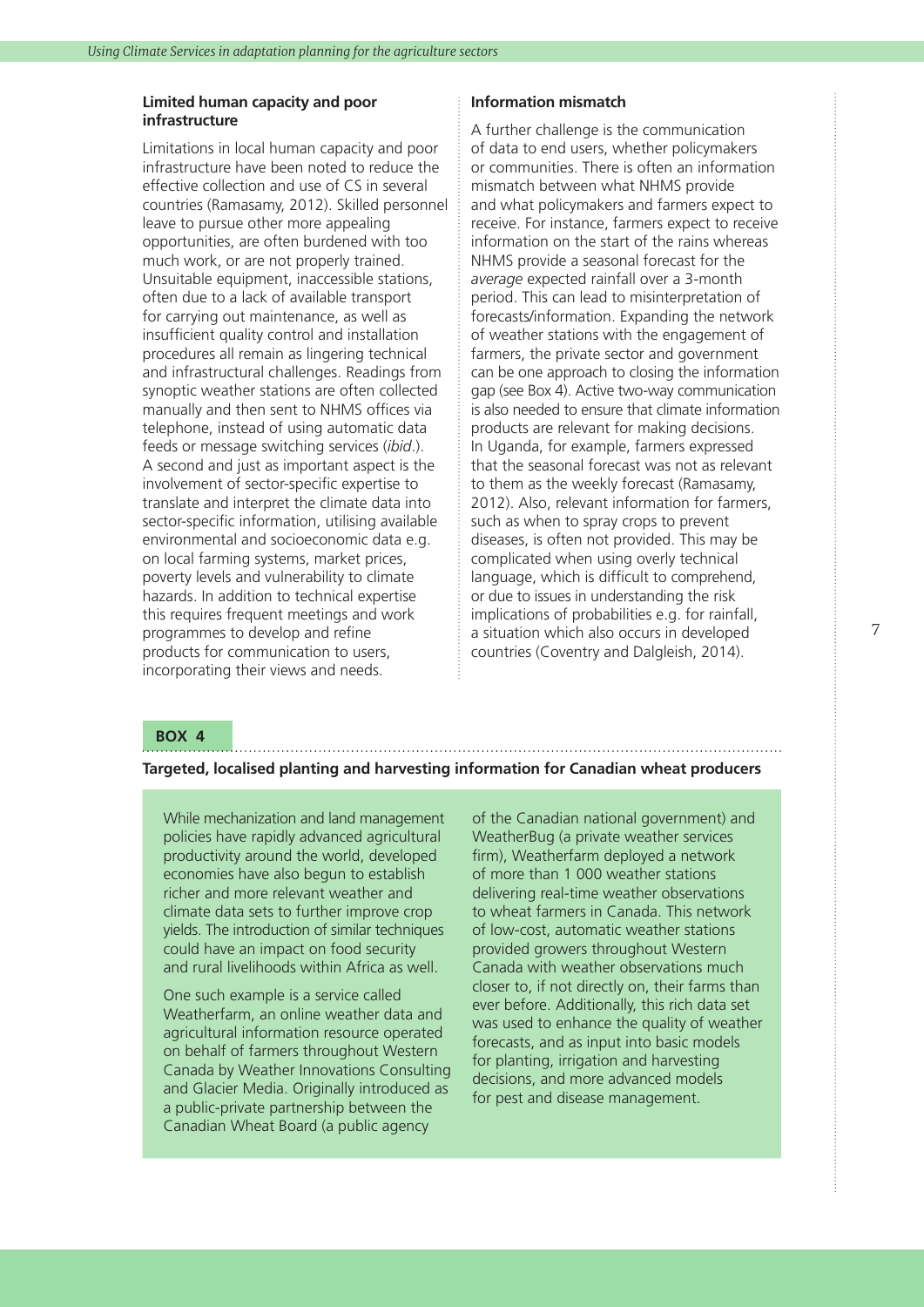Today, each automatic weather station in the Weatherfarm network is managed by a farmer or an organization that has a vested, economic interest in keeping the data flowing to the broader community. This community-based model for the creation and distribution of weather information

could be one way for least developed African countries and their respective NHMS to sustainably establish weather and climate networks and enhance economic development for the agricultural sector and the national economy.

For more information, please see: Snow, John T.; Bonizella Biagini, Greg Benchwick, Georgie George, Joost Hoedjes, Alan Miller, Jeremy Usher, 'A New Vision for Weather and Climate Services in Africa', UNDP, New York, USA, 2016. Available online at: https://www.undp.org/content/undp/en/home/librarypage/climate-and-disaster-resilience-/weather-and-climate-systems---africa.html)

#### **Institutional coordination and scaling up**

Challenges in coordination can arise due to the lack of effective data sharing between institutions, clear institutional mandates, and fragmented and contradictory policies (Vaughan and Dessai, 2014). In general, when making policy decisions, assumptions should not be made about exclusion and avoidance of risks, which is often dependent on the particular end user, their risk management options and appetite for risk. Upscaling is often limited by human and financial constraints (Vaughan and Dessai, 2014). While there are several good examples of piloting CS in specific geographic locations, scaling up these projects at a national level remains a challenge because of either insufficient funding, a failure for widespread end users to see the benefits, or unaffordable costs placed on the end user (Damen, 2017). Partnering with the private sector and/or institutions which can subsidise running costs, e.g. for SMS-based advisories, in exchange for publicity and attracting new customers, is one example of how public private partnerships can help to expand the coverage and scope of CS.

### **Considerations in producing climate information4**

#### **Available data**

In many developing countries the ability to quantitatively model the future is limited, among other things, by available data. Nevertheless, assessments can be made using freely available global model data including:

- Weather forecasts: available through the Global Forecast System (GFS) (NOAA, 2019) and other global forecasting centres.
- Seasonal forecasts: available through the Climate Forecasting System (CFS) (NOAA, 2019b) and the International Research Institute (IRI) for Climate Prediction (IRI, 2019).
- Climate change projections: available through the CMIP5 archive (CMIP citation) and other portals.
- Agricultural modelling systems: available through the Modelling System for Agricultural Impact of Climate Change (MOSAICC) (FAO, 2019a).
- Remote sensing of water availability and vegetation health: available through the Global Information and Early Warning System on Food and Agriculture (GIEWS) as well as the Agricultural Stress Index (ASI), which is a quick-look indicator for the early identification of agricultural areas probably affected by dry spells (FAO, 2019b).

The more difficult part is then to use these data in a meaningful way to assess possible sub-national impacts and guide discussions on sensible responses. In the case where no downscaled climate or agricultural impact data/information is available for a particular country, it is necessary to re-construct such data using the most accessible, available and useable techniques. If the downscaling of weather and/or seasonal forecasts is needed to develop CS products for short-term farm management, then this expertise needs to be developed at the NHMS so that it can be used in an operational capacity. If the climate

<sup>4.</sup> Note that producing climate information is one element of the value chain underpinning climate services; for additional insights on delivery of climate services and the needs of end-users like farmers, see WMO, 2019.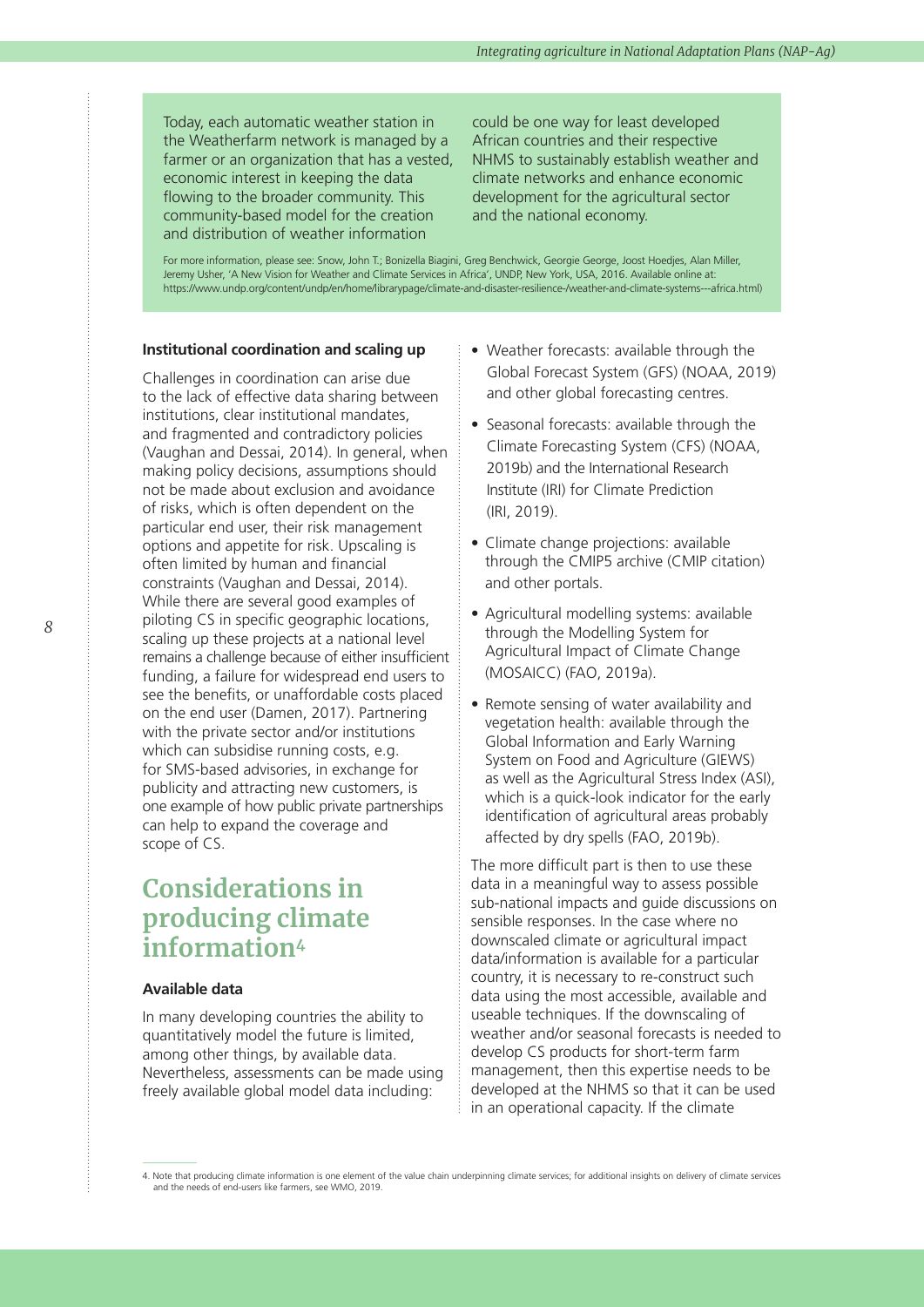downscaling is needed for long-term scenario development and assessing the risks due to climate change, then this may be done at institutions outside the NHMS as the data only needs to be generated infrequently.

Several downscaling techniques are available, including the use of Model Output Statistics – often used to downscale weather and seasonal forecasts – and weather generators, some of which have been incorporated into standardised tools (CCAFS, 2019; Climatic Research Unit, 2009). Using these techniques and tools requires specialised knowledge and training which can be part of the NAP process and associated capacity building. Climate change impact assessments are further complicated as they need to cover as much uncertainty (see Box 2 on definitions) in possible futures conditions as are realistically possible. This requires the use of multiple General Circulation Models (GCMs) run under different assumed future greenhouse gas and aerosol emission pathways, multiple Regional Climate Models (RCMs) and statistical downscaling techniques, as well as multiple agricultural impact models to translate changes in climate into agricultural impacts.

#### **Producing climate information for agricultural models**

The same considerations apply to the use of agricultural production models with the generated climate data; if it is an operational CS product then this is usually generated by either the NHMS or by the Ministry of Agriculture (MoA), depending on where the relevant expertise and modelling capacity resides. Ideally, the MoA and NHMS should collaborate on the development and issuance of these products, as well as the sharing of climate and other data. Often these operationally generated products need to cover wide regions encompassing several agroecological zones. There is a wide range of models of varying complexity which may be used. The choice of crop growth model (e.g. AquaCrop) depends on agricultural management strategies (e.g. irrigation, fertilization, weeding, land preparation, sowing methods, etc.) as well as the availability of climate data and data on the physical/chemical properties of the soil, the purpose of the assessment, and the scale of the assessment (e.g. field, farm, district, national).

#### **Impacts on the agricultural value chain**

Weather and climate-related hazards not only affect agricultural production but also other

aspects of the value chain e.g. harvesting operations, drying, storage and transport to market. However, it is difficult to explicitly model the impact of these hazards on the value chain because no causative models exist, or the modelling requirement may be too complex e.g. modelling the impact of extreme rainfall on localized flooding and road/ infrastructure integrity. This can be attempted where such models and their required data exist, or a simpler analogue approach may be sufficient. The latter requires analyzing previous events and relating experienced damages or disruptions to the available climate data for a range of experienced weather/climate events.

### **Approaches to dealing with the uncertainty and confidence of climate forecasts and projections**

#### **Probabilistic and risk management approaches to using seasonal forecasts**

Whereas weather forecasts of 0-3 days in the future are deterministic (they provide a precise estimation of variables), seasonal forecasts and longer-term climate projections are inherently probabilistic due to the chaotic nature of the troposphere. This means that seasonal forecasts are usually presented as the probability of being above/below a threshold. Using this information requires a risk management approach i.e. how should a farmer adapt their crops, planting and farm management practices in light of *probably* more or less rainfall? The answer often depends on the farmer, their cultural preferences, their appetite for risk and the options they have at their disposal (Ingram *et al*., 2002; Dorward *et al*., 2015).

Adaptation planning should take into account the way seasonal forecast information is communicated; which media, language, and the format (textual messages, images and theatre) of these communications plays a critical role in whether it is understood and acted on (Hansen *et al.*, 2011). Practical issues, such as network coverage in remote areas where vulnerable people may be located, can be a barrier to the dissemination of climate information and the most effective way for delivering climate and weather information may vary depending on the sub-sector (e.g. livestock managers may be more likely to use radios, whereas crop managers may be more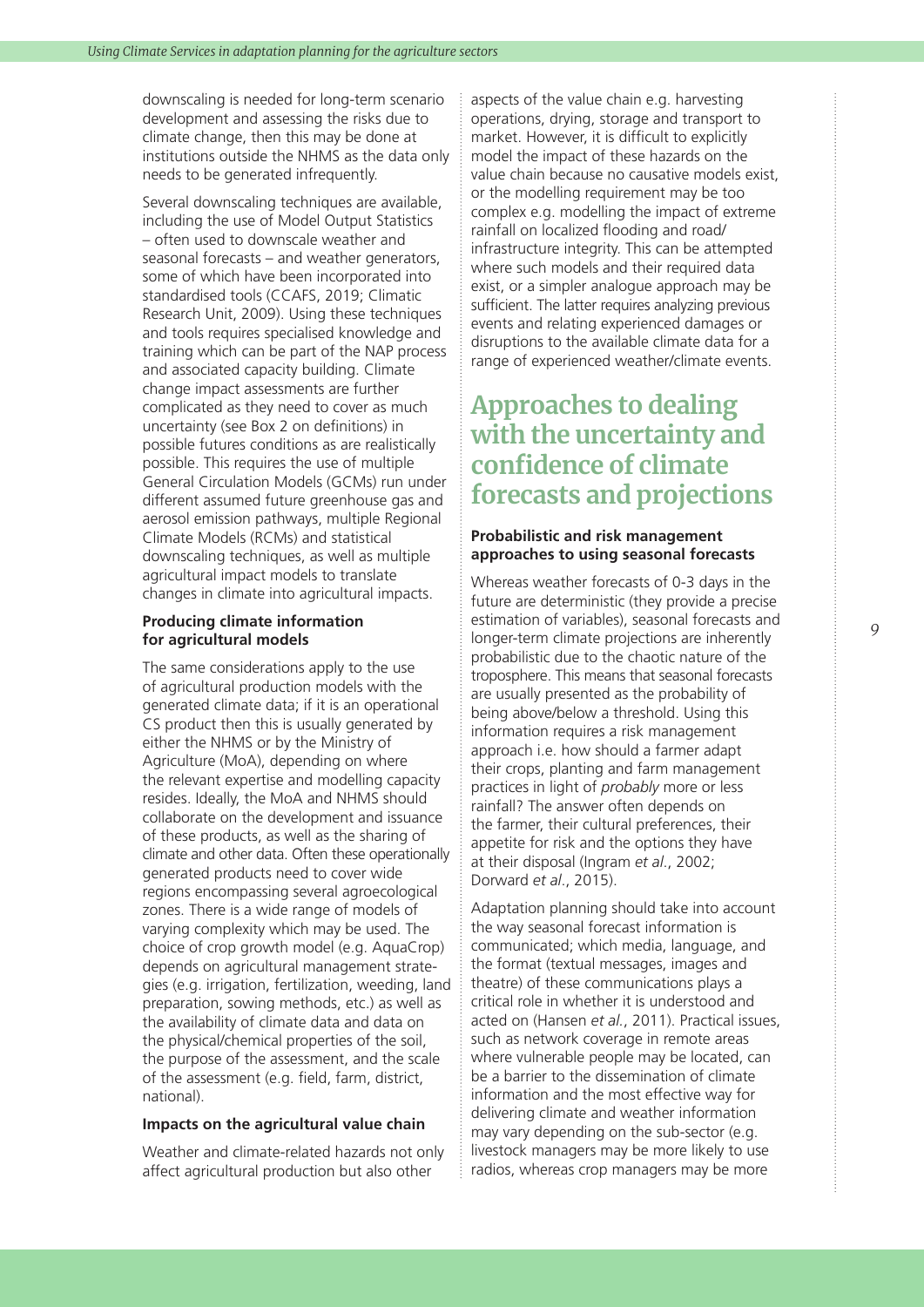likely to use phones or TVs). When combined with or described in terms of indigenous knowledge, uptake is further enhanced.

#### **Incorporating the range of uncertainty and confidence in model projections of climate change**

Current policy approaches often focus on reducing the uncertainty of future projections i.e. the range (maximum – minimum) or measures of spread (e.g. the standard deviation) of predicted climate variables, obtained from multiple climate models and/or emission scenarios. One common assumption is that downscaling climate simulations from global models reduces the uncertainty and narrows the spread of possible predicted futures. However, examples from southern Africa show that climate data obtained from different types of downscaling do not necessarily converge and reduce uncertainties in the projected climate (Tadross *et al*., 2017).

An alternative approach to focusing on uncertainty is to look at the confidence in projected climate. This approach, used by the Intergovernmental Panel on Climate Change (IPCC), recognizes that it is not only the range/spread of projected climate that affects confidence, but also the number of models that simulate future climates above/ below particular thresholds. This allows a rough assessment of the likelihood of these positive/negative changes or risk above/below particular thresholds (Jones and Mearns, 2004).

A further consideration is that, while reductions in uncertainty are desirable, it is important not to close off consideration of futures which, though unlikely, are still plausible. Agricultural adaptation should thus take place within the co-evolution of climate, environmental and associated human systems, rather than envisaged as a 'predict and adapt' approach (making a single prediction of the future and

adapting to it immediately). This promotes an iterative approach, where adaptation options are tested for robustness against a range of future climates and possible agricultural systems. Adaptation options can be repeated now and in the future as climate observations, projections and agricultural systems and options themselves change (Wilby and Dessai, 2010). In turn, such approaches also require systematic ways to be able to regularly monitor changes, evaluate and test adaptation options and their effectiveness, and learn from what does and does not work. Such monitoring, evaluation and learning frameworks are required for the successful implementation of NAPs in general, and the use of climate and agricultural scenarios within these frameworks is a key component.

#### **Exploring future pathways using models and narrative approaches**

Adaptation planning should consider a wide range of future climates, from both well-established models as well as narratives which explore possible scenarios that may not be explicitly modelled but are considered realistic/plausible. This provides a useful means of conveying uncertainty and exploring future climate through expert judgement (Dessai *et al*., 2018).

When faced with multiple possible futures, policymakers may find taking a 'no regrets' approach a good starting point, as this will not unnecessarily limit future options and avoid the risk of maladaptation (adaptation which is more harmful than beneficial). Narratives can also further help to reduce the risk of maladaptation by incorporating changes in environmental and human systems, which both affect the impact of a particular change in climate and/or may have a greater impact themselves, as well as incorporating alternative ethical and cultural priorities (Sheppard *et al*., 2011).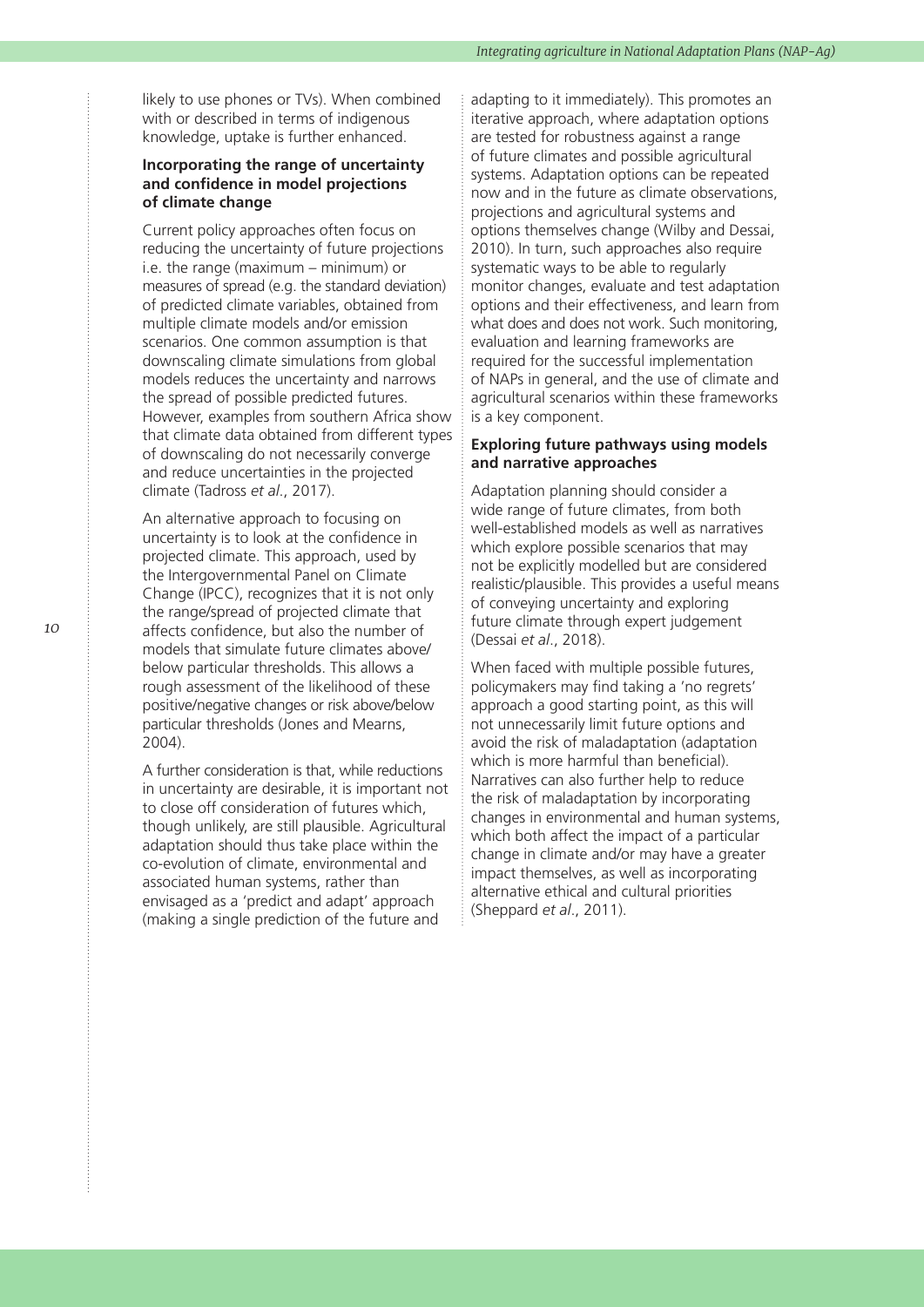# **Conclusion**

CS refer to the production, communication and dissemination of weather and climate information, which can be used to assess current and projected climate risks and inform planning and decision-making in different sectors, including agriculture. CS can be integrated into every stage of the NAP process, particularly in analysing current and future climate scenarios, assessing vulnerability and identifying adaptation options. While efforts have been made to improve the provision of CS in many countries, challenges

remain in data availability at the local level, human capacity, infrastructure, institutional coordination and data sharing as well as information mismatch between data that is provided and data and information that are expected (by end users). Policymakers can seek to strengthen enabling environments for CS by creating multi-sectoral teams to develop and generate information based on user needs/ feedback, facilitating data/information sharing between government institutions and utilizing services and partnerships with the private sector.

This briefing note has been prepared by Mark Tadross, Peter Johnston and Olivier Crespo of the Climate Systems Analysis Group, University of Cape Town, with support from Subhi Shama (UNDP), under the UNDP and FAO led "Integrating Agriculture in National Adaptation Plans (NAP-Ag)" programme. It was reviewed by Jorge Alvar, Sibyl Nelson, Lev Neretin and Theresa Wong from FAO and Rohini Kohli and Julie Teng from UNDP. The note has been developed as complementary material to support the webinar on "The Role of Climate Information Services in Adaptation Planning for Agriculture".

### **References and further reading**

**Adams P., Eitland E., Hewitson B., Vaughan C., Wilby R., Zebiak S.** 2015. *Toward an ethical framework for climate services.* A white paper of the climate services partnership working group on climate services ethics. pp. 12. (available at http://www.climate-services.org/wp-content/ uploads/2015/09/CS-Ethics-White-Paper-Oct-2015.pdf)

**Climate Change Agriculture and Food Security.** 2019. *CCFAS Climate Data Portal.* (available at https://ccafs.cgiar.org/spatial-downscaling-methods#.W3QjRX59iRs)

**Chipeta, E.** 2017. *NAP Zambia Country Experience.* (available at https://www.slideshare.net/ ExternalEvents/nap-zambia-country-experience)

**Climatic Research Unit.** 2009. *Ensembles web portal.* (available at https://crudata.uea.ac.uk/ projects/ensembles/ScenariosPortal/Downscaling2.htm)

**Coventry W. L., Dalgleish L. I.** 2014. *Farmers' accuracy interpreting seasonal climate forecast probability.* Int. J. Climatol., 34: 2097-2107. (available at https://rmets.onlinelibrary.wiley.com/ doi/abs/10.1002/joc.3825)

**Damen, B.** 2017. *Introduction to the Institutional Framework for Planning and Provision of CIS.*  (available at https://www.slideshare.net/FAOoftheUN/introduction-to-the-institutional-framework-for-planning-and-provision-of-cis))

**Dessai S., Bhave A., Birch C., Conway D., Garcia-Carreras L., Gosling J.P., Mittal N., Stainforth D.** 2018. *Building narratives to characterise uncertainty in regional climate change through expert elicitation.* Environmental Research Letters, 13 (7). 074005. ISSN 1748-9326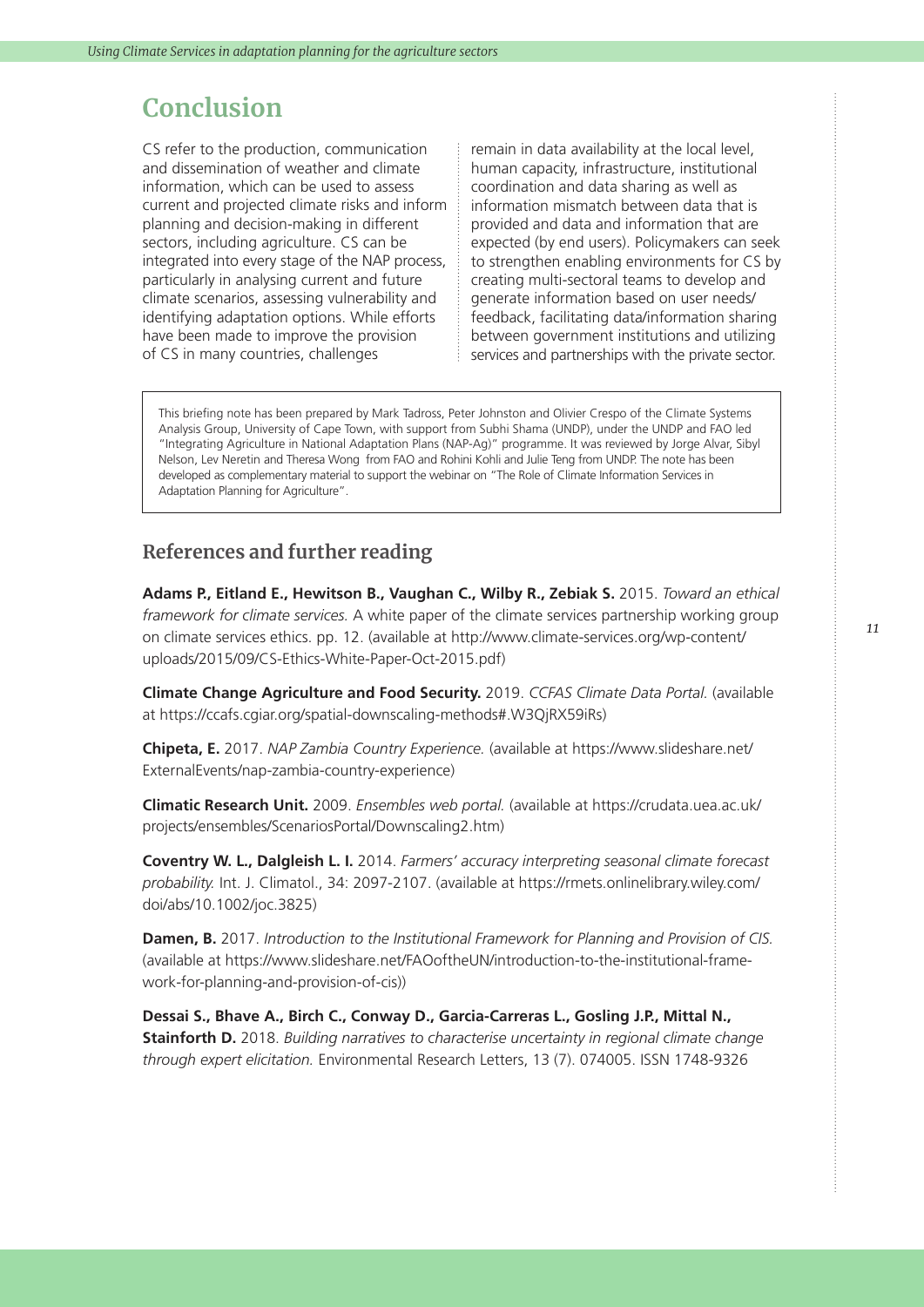**Dorward, P., Clarkson, G., Stern, R.** 2015. *Participatory Integrated Climate Services for Agriculture (PICSA)*: Field Manual. (available at https://ccafs.cgiar.org/publications/participatory-integrated-climate-services-agriculture-picsa-field-manual#.Xeou625Fx9B)

**FAO.** 2015. *MOSAICC – A modelling system for the assessment of the agricultural impacts of climate change.* Rome. (available at http://www.fao.org/3/a-i5294e.pdf)

**FAO.** 2019a. *Modelling System for Agricultural Impacts of Climate Change (MOSAICC).*  (available at http://www.fao.org/in-action/mosaicc/en/)

**FAO.** 2019b. *Global Information and Early Warning System on Food and Agriculture* (GIEWS). (available at http://www.fao.org/giews/earthobservation/index.jsp?lang=en)

**Global Framework for Climate Services (GFCS).** *What are climate services?* (available at https://gfcs.wmo.int/what-are-climate-services)

**Government of Uruguay.** 2019. *Plan Nacional de Adaptación a la Variabilidad y el Cambio Climático para el sector Agropecuario.* (available at http://www.mgap.gub.uy/sites/default/files/ pna-agro-digital\_0.pdf)

**Hansen J.W., Mason S.J., Sun L., Tall A.** 2011. *Review of seasonal climate forecasting for agriculture in sub-Saharan Africa.* Expl Agric., 47 (2), pp. 205–240. (available at doi:10.1017/ S0014479710000876)

**Hansen J., Hellin J., Rosenstock T., Fisher E., Cairns J., Stirling C., Lamanna C., van Etten J., Rose A., Campbell B.** 2018. *Climate risk management and rural poverty reduction.* Agricultural systems, 172, pp. 22-46. (available at https://doi.org/10.1016/j.agsy.2018.01.019)

**Hoedjes, J.** 2017. *Case study: Programme on Climate Information for Resilient Development in Africa (CIRDA).* (available at https://www.slideshare.net/ExternalEvents/case-study-programme-on-climate-information-for-resilient-development-in-africa-cirda)

**Huongo, A.** 2015. *Needs for data and climate observations emerging in support of the NAPs and the work of the LEG.* (available at https://unfccc.int/files/science/workstreams/systematic\_observation/application/pdf/session4-2\_leg.pdf)

**Ingram K.T., Roncoli M.C., Kirshen P.H.** 2002. *Opportunities and constraints for farmers of west Africa to use seasonal precipitation forecasts with Burkina Faso as a case study.* Agricultural systems, 74, pp. 331-349. (available at https://doi.org/10.1016/S0308-521X(02)00044-6)

**IRI.** 2019. *Seasonal Climate Forecasts.* (available at https://iri.columbia.edu/our-expertise/climate/ forecasts/seasonal-climate-forecasts/)

**Jones R., Mearns L.** 2004. *Assessing future climate risks. In Lim B., Spanger-Siegfried E. (Rds), Adaptation policy frameworks for climate change: Developing policies, strategies and measures.*  Cambridge University Press.

**Karttunen K., Wolf J., Garcia C., Meybeck A.** 2017. *Addressing agriculture, forestry and fisheries in National Adaptation Plans.* Food and Agriculture Organisation of the United Nations, Rome, pp. 101. (available at http://www.fao.org/3/a-i6714e.pdf))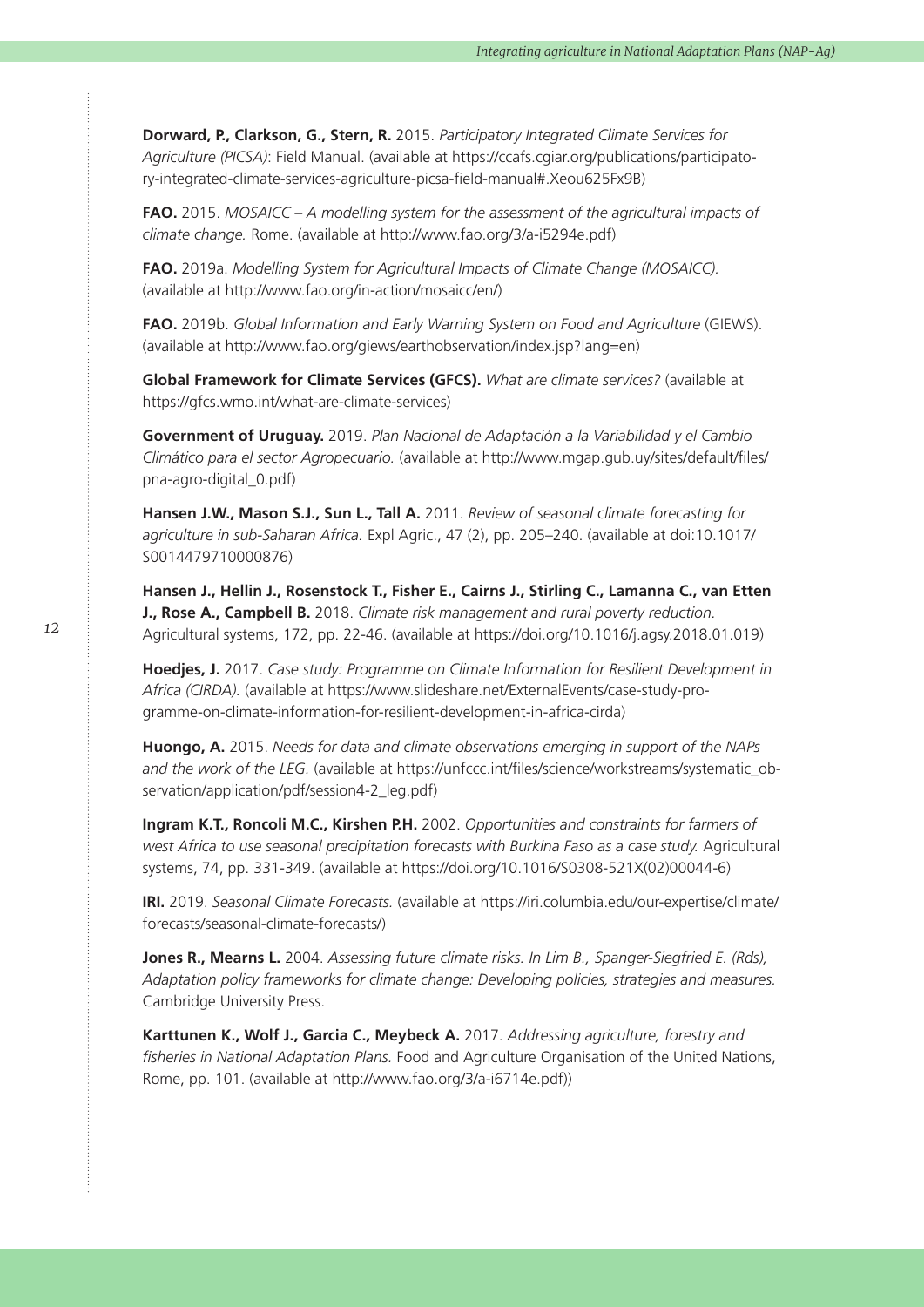**NOAA.** 2019a. Global Forecast System (GFS). (available at https://www.ncdc.noaa.gov/data-access/model-data/model-datasets/global-forcast-system-gfs)

**NOAA.** 2019b. *Climate Forecast System (CFS).* (available at https://www.ncdc.noaa.gov/data-access/model-data/model-datasets/climate-forecast-system-version2-cfsv2)

**Ramasamy, S.** 2012. *Climate risk assessment in agriculture. Building Resilience for Adaptation to Climate Change in the Agriculture Sector.* Proceedings of a Joint FAO/OECD Workshop 23–24 April 2012. (available at http://www.fao.org/docrep/017/i3084e/i3084e06.pdf)

**Sharma, R.** 2017. *Integration of indicators on agriculture-related damage and losses due to the impacts of disasters and climatic events into the DesInventar database.* (available at www. slideshare.net/ExternalEvents/integration-of-indicators-on-agriculturerelated-damage-and-losses-due-to-the-impacts-of-disasters-and-climatic-events-into-the-desinventar-database-79014862))

**Sheppard S.R.J., Shaw A., Flanders D., Burch S., Wiek A., Carmichael J., Robinson J., Cohen S.** 2011. *Future visioning of local climate change: A framework for community engagement and planning with scenarios and visualisation.* Futures. 43, pp. 400-412.

**Tadross.** 2017. *Overview on CIS for NAP.* (available at https://www.slideshare.net/ExternalEvents/ overview-on-cis-for-nap)

**Tadross M.A., Engelbrecht F., Jack C., Wolski P., Davis-Reddy C.** 2017. Projected climate change futures for southern Africa. In Davis-Reddy, C.L. and Vincent, K. 2017: *Climate Risk and Vulnerability: A Handbook for Southern Africa* (2nd Ed), CSIR, Pretoria, South Africa.

**Vaughan, C., & Dessai, S.** 2014. *Climate services for society: origins, institutional arrangements, and design elements for an evaluation framework.* Wiley Interdisciplinary Reviews. Climate Change, 5(5), 587–603. (available at http://doi.org/10.1002/wcc.290)

**Wilby R.L.; Dessai S.** 2010. *Robust adaptation to climate change.* Weather, 65, pp.180-185. (available at doi: 10.1002/wea.543)

**World Meteorological Organization.** 2010. *Position paper on Global Framework for Climate Services.* WMO Geneva. pp. 48. (available at http://www.wmo.int/gfcs/sites/default/files/Revised%20Final\_Draft\_Position\_Paper\_3.1.pdf)

**World Meteorological Organization.** 2014. *Implementation Plan of the Global Framework for Climate Services (GFCS).* Geneva, 81pp. (available at http://www.wmo.int/gfcs/implementation-plan)

**World Meteorological Organization.** 2019. *2019 State of Climate Services: Agriculture and Food Security.* WMO Geneva. pp. 44. (available at https://library.wmo.int/doc\_num.php?explnum\_id=10089)